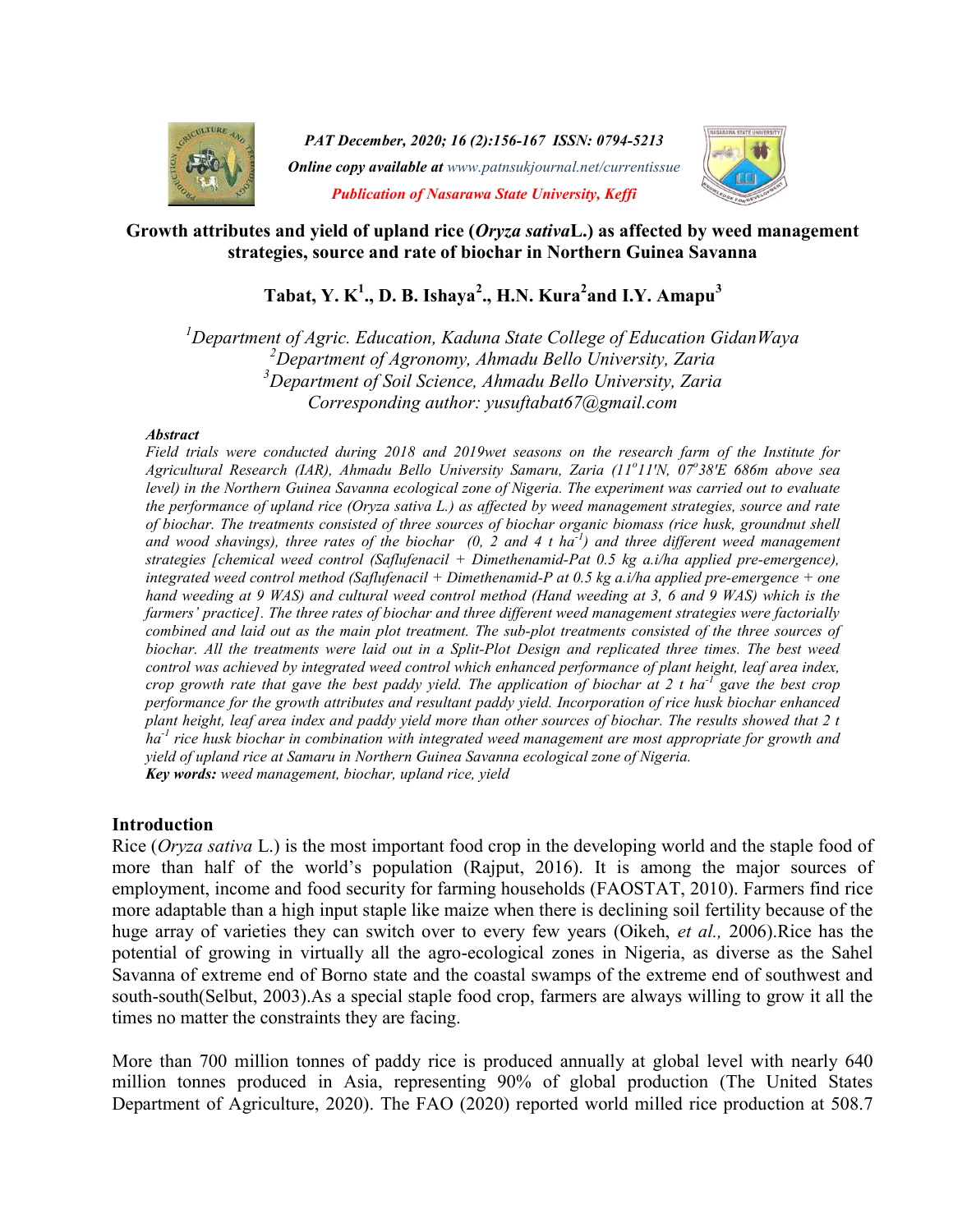million tonnes in 2020 which is slightly greater than the 507.3 million tonnes of milled rice reported in 2019. Nigeria is reported as the largest paddy rice producer in sub-Saharan Africa with approximately 8 million tonnes out of the Africa average of 14.6 million tonnes of paddy rice annually (USDA, 2020).

Rice production in Nigeria is limited by factors such as lack of good seeds, attack by birds, high cost and unavailability of fertilizer at the time of need, cost of pesticides and weed interference (Akintayo et al., 2011). Of all the constraints limiting the production of rice, weeds, appear to have the most deleterious effect causing between 80 to 100% reduction in potential paddy rice yield (Akobundu, 2011; Imeokparia, 2011; Lavabre, 2011). Weed control is thus important to prevent losses in yield, reduce productions cost and preserve good grain quality (Rao *et al.*, 2014). However, the choice and use of appropriate weed control method constitutes yet another constraint to farmers in rice producing regions in Nigeria.

Recently, the use of biochar (a carbon-rich substance) in agriculture is gaining global acceptance because of its variously reported significant benefits which include the potential to reduce current global carbon emissions by about 10 percent thereby mitigating climate change (Woolf, 2008), improved soil fertility leading to reduced need for additional fertilizer, improved water and nutrient retention in sandy soils, reduced nutrient leaching (Atkinson *et al.*, 2010, Downie and Van Zwieten, 2013; Pühringer, 2016), reduced weed seed viability and germinability (Major et al., 2005; Arif et al., 2012) among other benefits. Despite these attributes, utilization of biochar in Nigerian agriculture especially in the savanna region [which is characterized by very low nutrient content (Uyovbisere and Lombin, 1988] is still low. Upland rice production under the different sources and rates of biochar and weed management systems is yet to be established in the savanna region of Nigeria which this research undertook to determine the best source and optimum rate of biochar and most efficient weed management strategy for upland rice production.

### Materials and Methods

Field trials were conducted during 2018 and 2019 wet seasons on the research farm of the Institute for Agricultural Research (IAR), Ahmadu Bello University Samaru, Zaria (11<sup>o</sup>11'N, 07<sup>o</sup>38'E 686m above sea level). The experiment was carried out to evaluate the performance of upland rice (Oryza sativa L.) as affected by weed management strategies, source and rate of biochar. The treatments consisted of three sources of biochar organic biomass (rice husk, groundnut shell and wood shavings), three rates of the biochar  $(0, 2 \text{ and } 4 \text{ t} \text{ ha}^{-1})$  and three different weed management strategies [chemical weed control (Saflufenacil + Dimethenamid-P at 0.5 kg a.i/ha applied preemergence), integrated weed control method (Saflufenacil + Dimethenamid-P at 0.5 kg a.i/ha applied pre-emergence + one hand weeding at 9 WAS) and cultural weed control method (Hand weeding at 3, 6 and 9 WAS) which is the farmers' practice]. The three rates of biochar and three different weed management strategies were factorially combined and laid out as the main plot treatment. The subplot treatments consisted of the three sources of biochar. All the treatments were laid out in a Split-Plot Design and replicated three times. The gross plot size was  $3m \times 3m$  ( $9m^2$ ), while net plot size was  $3 \times 1.5$ m  $(4.5 \text{m}^2)$ .

The biochar was produced locally under low oxygen condition based on the procedure described by Srinivasarao et al. (2013). The composite of the sampled soil at land preparation and at harvest were analyzed for physical and chemical properties. Land was harrowed twice and demarcated into mainplots and sub-plots. NERICA 8 (FARO 59) variety was used and dressed with Dress Force (Imidacloprid 20%, Metalaxyl-M 20%, Tebuconazole 2% WS)at the rate of 10g/2.5kg of rice seeds. The rice seed were sown manually by dibbling at an intra and inter-row spacing of 20 x 20cm on flat land. The herbicide Saflufenacil+ Dimethenamid-Pat 0.5kg a.i. /ha was applied at one day after sowing according to the pre-emergence treatments at a pressure of  $2.1 \text{kg/cm}^2$  using discharge volume of 200L/ha. Half recommended rate of fertilizer for rice (i.e. half of  $80kgNha^{-1}$ ,  $30kgP_2O_5ha^{-1}$  and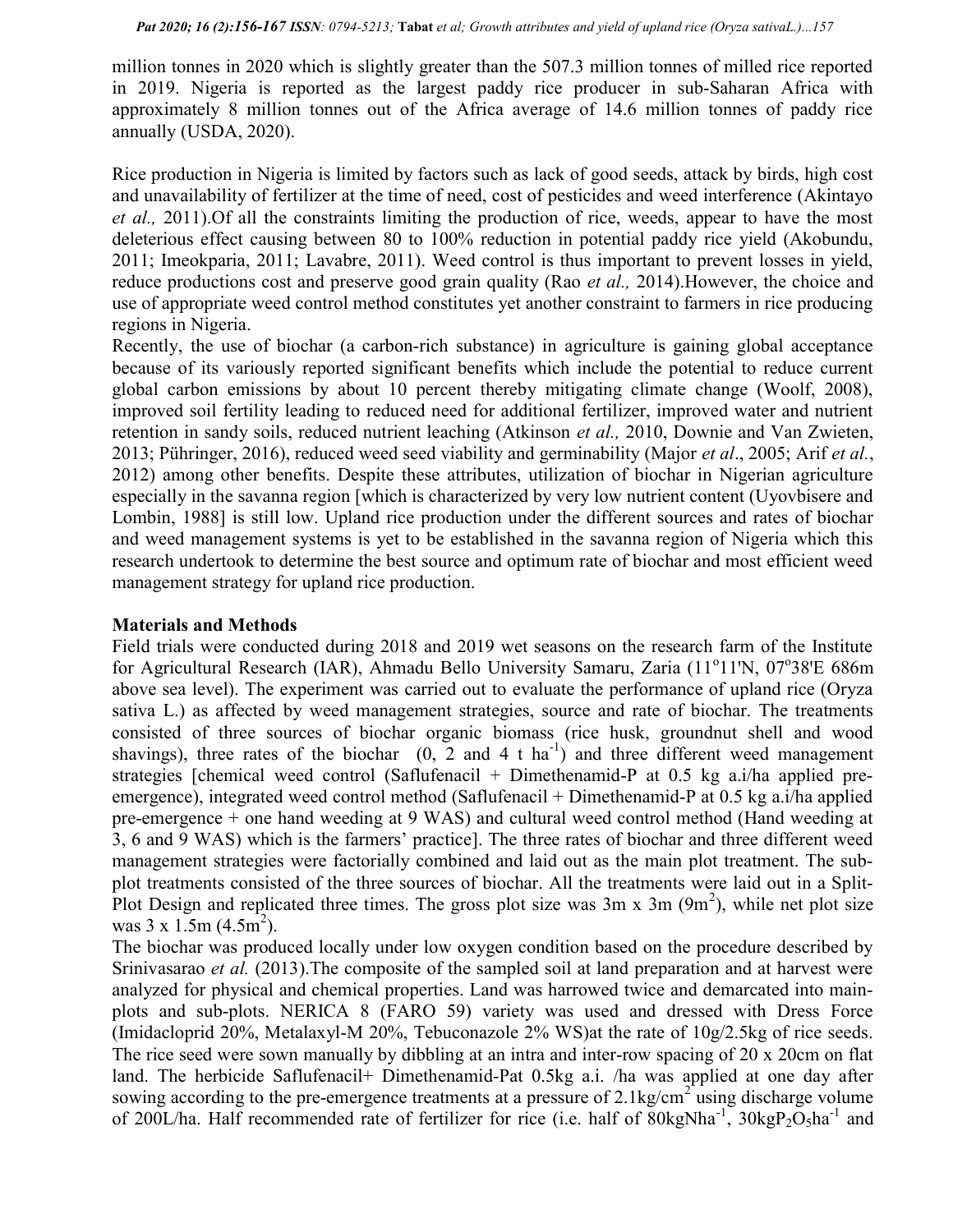$30\text{kgK}_2\text{Oha}^{-1}$ ) was used for this research applied under 2 split applications at planting and at 5 WAS. Three hand weedings were carried out in the hand-weeded treatment at 21, 42 and 63 DAS and one hand pulling in the integrated weed control treatment at 63 DAS. Matured panicles were harvested manually using sickle at physiological maturity prior to grain shattering. Data were collected on plant height, leaf area index, crop growth rate and paddy yield per hectare as indicated below:

### Plant height (cm)

Five plants were tagged from each plot and their height measured from the base of each plant to the tip of flag leaf at 9 and 12 weeks after sowing using metre rule. Their heights were added and average per plant determined.

### Leaf area index (LAI)

Leaf area index (LAI) was measured using AccuPAR/LAI Ceptometer Model LP-80. Five (5) measurements for the incident PAR were taken under the rice canopy in each plot. The sensor was placed diagonally across the two inner rows at ground level so that the ends of the sensor coincide with the line of the plants in each row. The displayed LAI for the plot was also recorded. Observations were taken under cloud free conditions between 12:00 noon and 14:00 hours.

## Crop Growth Rate  $(CGR)(gcm^{-1}wk^{-1})$ :

This is the dry matter accumulation of the crop per unit area per time. This was calculated using the equation below as described by Happer (1999):

 $CGR = W_2 - W_1(gcm^{-1}wk^{-1})$  where:  $t_2 - t_1$ 

| $W_1$ = Dry matter taken at initial period         | $t_1$ = Time when $W_1$ was taken |
|----------------------------------------------------|-----------------------------------|
| $W_2$ = Dry matter taken at second sampling period | $t_2$ = Time when $W_2$ was taken |

## Paddy yield  $(t \text{ ha}^{-1})$ :

The paddy yield was obtained from the net plot area of each sub plot. The rice paddies were threshed, winnowed to remove chaff and the clean paddies were weighed using mettler balance (Toledo SB  $16001$ ) and the yield expressed in tonnes per hectare(t ha- $^1$ ).

Data collected were subjected to statistical analysis of variance (ANOVA) as described by Steel and Torrie (1997) using Statistical Analysis Software package. Treatment means were compared using Duncan Multiple Range Test (DMRT)(Duncan, 1955) at 5% level of probability.

### Results

### Plant height (cm)

Plant height of upland rice as affected by weed management strategies, rate and source of biochar at 9 and 12 WAS at Samaru during 2018 and 2019 raining seasons is significant only at 9 WAS (Table 1). At 9 WAS in both years, hand weeded treatment significantly produced taller plants than other weed management strategies but were comparable to integrated weed control in 2018.

Application of 2 t ha<sup>-1</sup> of biochar significantly produced taller upland rice at 9 WAS in both years beyond which there was no further significant increase plant height.

Rice husk biochar significantly produced taller plants of upland rice than groundnut shell biochar which was comparable to wood shavings biochar at 9 WAS in 2019.The interaction among all the treatments evaluated was not significant in both years and the mean (Table 1).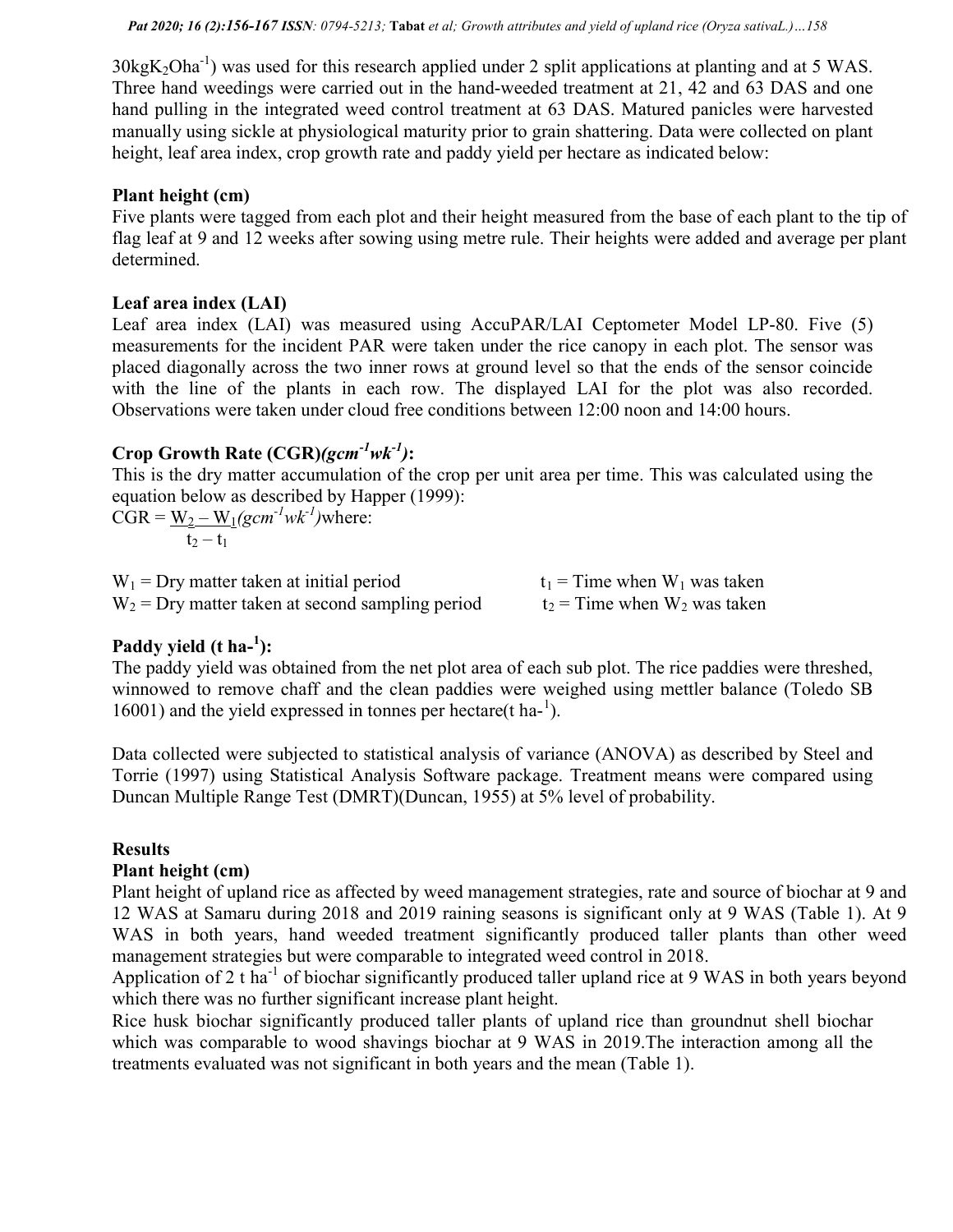Pat 2020; 16 (2):156-167 ISSN: 0794-5213; Tabat et al; Growth attributes and yield of upland rice (Oryza sativaL.)…159

## Leaf Area Index

The effect of weed management strategies, rate and source of biochar on leaf area index of upland rice at 9 and 12 WAS at Samaru in 2018 and 2019 wet seasons is significant (Table 1).In both years and sampling stages, integrated weed control significantly recorded the highest LAI of upland rice plants than only chemical weed control except at 12 WAS in 2019 where integrated weed control and hand weeded treatments significantly recorded the highest LAI of upland rice plants than chemical weed control.

Application of 2 t ha<sup>-1</sup> of biochar significantly increased LAI value of upland rice plants beyond which there was no further significant increase in LAI value in both years but LAI value comparable to the control was recorded at 9 WAS in both years.

Rice husk biochar significantly recorded the highest LAI value of upland rice plants than other source of biochar at 12 WAS in 2018.None of the interactions among the factors evaluated on leaf area index were found to be significant (Table 1).

## Crop growth rate  $(\text{gcm}^{-1}\text{wk}^{-1})$

Table2 shows the effect of weed management strategies, rate and source of biochar on crop growth rate (CGR) of upland rice at 9 and 12 WAS at Samaru in 2018 and 2019 wet seasons. Integrated weed control exhibited crop growth significantly higher than chemical weed control at both sampling stages in 2018 only.

Application of 2 t ha<sup>-1</sup> of biochar significantly increased CGR of upland rice more than the lower and higher rates of the biochar at 12 WAS in both years beyond which there was significant increase in crop growth more than the control at 9 WAS in 2018.The interaction among all the treatments evaluated was not significant in both years and the mean (Table 2).

### Paddy yield

Paddy yield per hectare as affected by weed management strategies, rate and source of biochar at Samaru in 2018 and 2019 wet seasons is significant (Table 2). Integrated weed control consistently and significantly gave the highest paddy yield per hectare more than other weed management strategies while chemical weed control treatment consistently and significantly gave the lowest paddy yield of upland rice per hectare in both years.

Application of 2 t ha<sup>-1</sup>of biochar significantly increased paddy yield per hectare more than all other rates in both years. Rice husk biochar significantly produced higher paddy yield per hectare than only wood shavings biochar in 2018.

The interaction between rate of biochar and weed management strategies on paddy yield per hectare (t ha-<sup>1</sup>) of upland rice was significant at Samaru in 2018 (Table 3). It was observed that integrated weed control treated with 2 t ha<sup>-1</sup>of biochar significantly produced the highest paddy yield per hectare while chemical weed control without biochar produced the least paddy yield per hectare.

### **Discussion**

### Effect of weed management strategy:

The significantly higher records of plant height, leaf area index and crop growth rate obtained by upland rice plants in the integrated weed control and hand weeded treatments could be attributed to the reduced competition for water, nutrients, light and space between the plants and weed species compared to the intensive competition for these resources of the rice plants with weed species in the chemical weed control treatment. This has led to the enhancement of physiological activity which in turn increased the leaf area, light interception, photosynthetic activity and dry matter accumulation of the crop. Kolleh (2006) pointed out that, weeds compete with rice by growing faster and by shading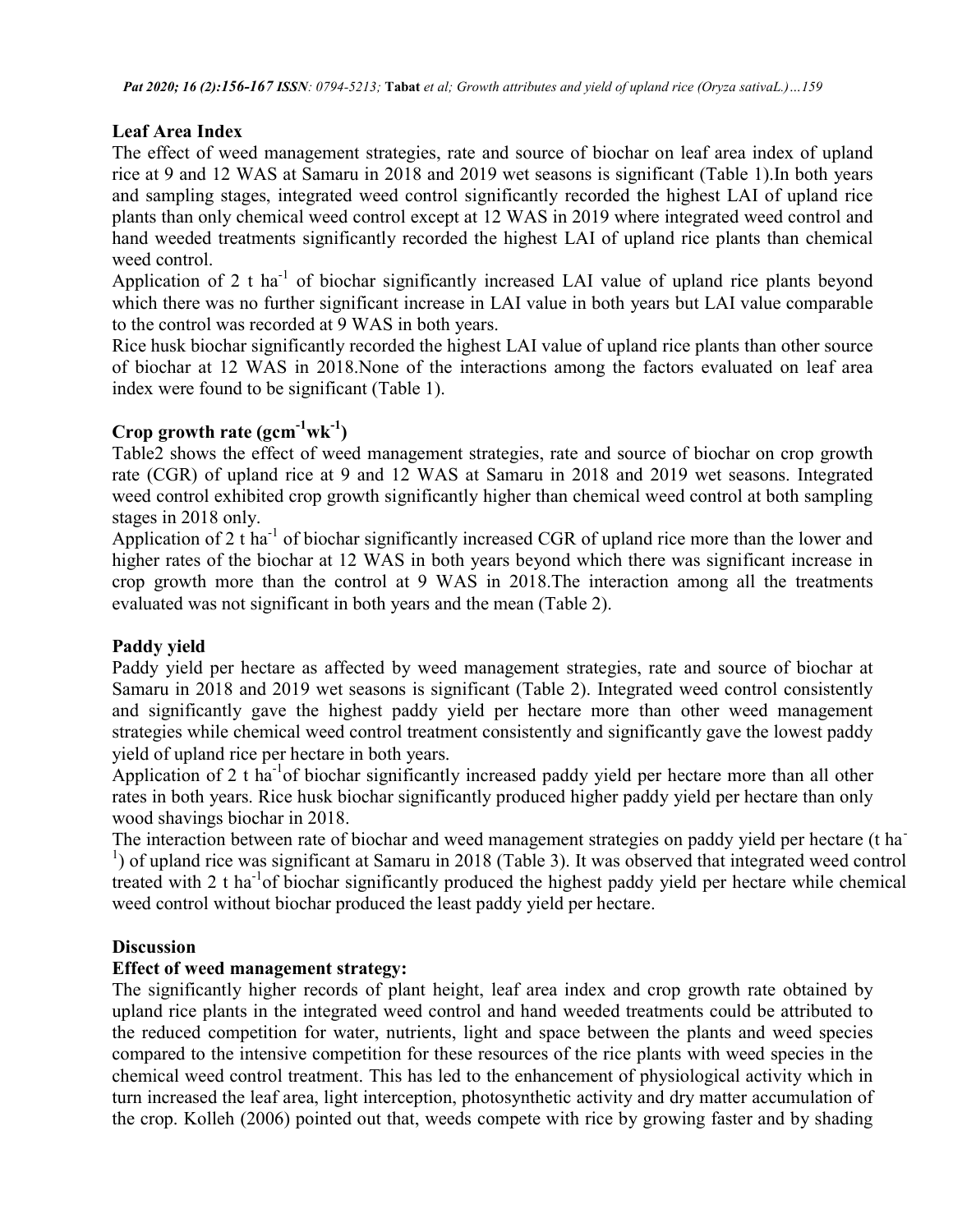rice with large, horizontal leaves thereby affecting light interception for improved photosynthate production and dry matter accumulation.

Paddy yield of upland rice was enhanced by integrated weed control strategy mainly due to the multiple weed suppression achieved with the application of pre-emergence herbicide and hand weeding at 9 WAS which greatly lowered the weeds density. Haefele *et al.* (2002) reported that, herbicides are often used in combination with other control options and most farmers rely on chemical weed control followed by hand weeding for best results.

### Effect of rate of biochar:

The significant increases in the plant height, LAI and CGR observed with the incorporation of 2 t ha<sup>-1</sup> of biochar at Samaru could be due to the improvement in soil nutrients availability and retention that triggered production of taller plants, more number of tillers and leaves and their expansion which contributed to the total leaf area of the crop leading to increased photosynthate production for increased growth and development. Liu et al. (2016) and Benyamin et al. (2017) found that, biochar application in rice had significant effect on the number of leaves which translated into higher LAI and CGR and in turn higher photosynthetic efficiency for dry matter production.

The highest paddy yield obtained in both years with the application of 2 t ha $^{-1}$  of biochar indicated that the optimum rate for upland rice yield increases has been reached at this particular rate. This finding is in agreement with Reichenauer et al. (2009) who found increased grain yield with the application of 2 t rice-husk-biochar ha<sup>-1</sup>. It is also in line with the earlier report of Abdullahi (2016) who obtained optimum yield of maize with the application of 2 t ha<sup>-1</sup> of biochar

### Effect of source of biochar:

Plant height and leaf area index were significantly enhanced when rice husk biochar was incorporated. This could be due to the high chemical properties of rice husk biochar as revealed by the chemical analysis (Table 4) that led to the improvement in physical and chemical properties of the soil, increase in water retention capacity of the soil, nutrient use efficiency and improved condition for the activity of soil micro-organisms. In corroboration, Mariluz and Sanchez – Monedero (2015) reported that, when the right biochar is added to the right soil, biochar can among other benefits, improve resource use efficiency, remediate and/or protect soils against particular environmental pollution, and become an avenue for green house gas (GHG) mitigation.

The positive response observed in paddy yield of upland rice in 2018 with the application of rice husk biochar could be attributed to the enhanced leaf area index earlier recorded due to application of the rice husk biochar which was later manifested in the development and better performance of yield attributes of the crop and the resultant yield.

### Treatments Interaction:

Interaction between rate of biochar and weed management strategies on paddy yield per hectare was significant in 2018. Integrated weed control in combination with the application of biochar rate at 2 t ha<sup>-1</sup> gave the highest yield of 4.97 t ha<sup>-1</sup> in 2018. This indicated the importance of employing the right weed management strategy and appropriate rate of biochar for increased yields of upland rice.

### **Conclusion**

The results showed that  $2 \text{ t}$  ha<sup>-1</sup> rice husk biochar in combination with integrated weed management is most appropriate for growth and yield of upland rice at Samaru in Northern Guinea Savanna ecological zone of Nigeria.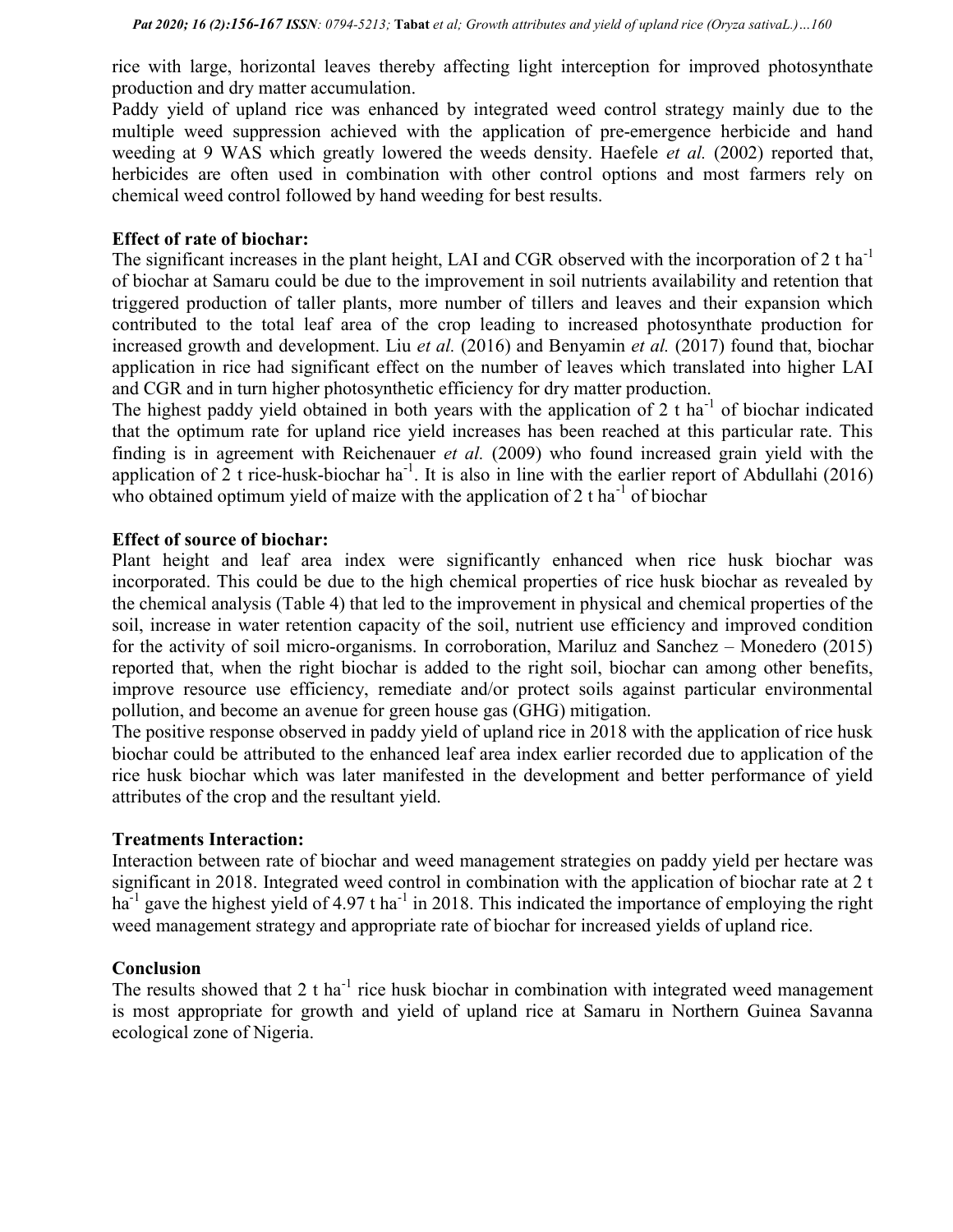### References

- Abdullahi, A.K. (2016). Influence of Rate and Time ofr Biochar Application on Weed Infestation and Performance of Maize (Zea mays L.) in Nigerian Savanna. Unpublished M.Sc. Thesis submitted to the Department of Agronomy Ahmadu Bello University, Zaria.81pp
- Akintayo, O.I., May Rahji., T.T. Awoyemi and A.I. Adeoti. (2011). Determinants of Yield Gap in Lowland Rice Production in North-Central Nigeria. African Journal Online Vol. 11 No. 1 (2011).
- Akobundu, I. O. (2011). Weed Control in Direct-seeded Lowland Rice under Poor water Control Conditions. Weed Research21:273-278.
- Arif, M., K. Ali, F. Munsif, A. Ahmad, W. Ahmad and K. Naveed (2012). Effect of biochar, FYM and nitrogen on weeds and maize phenology. Pak. J. Weed Sci. Res. 18(4): 475-484.
- Atkinson, C. J., Fitzgerald, J. D., &Hipps, N. A. (2010). Potential mechanisms for achieving agriculturalbenefits from biochar application to temperate soils: a review. Plant and Soil, 337(1- 2), pp.1-18.
- Benyamin Lakitan, Andri Alberto, LindiLindiana, Kartika Kartika,Siti Herlinda and AstutiKurnianingsih(2018). The Benefits of Biochar on Rice Growth and Yield in Tropical Riparian Wetland, South Sumatra, Indonesia CMU J. Nat. Sci. Vol.17 (2)
- Downie, A. & Van Zwieten, L. (2013). Biochar: A Coproduct to Bioenergy from Slow-Pyrolysis Technology. In: Advanced Biofuels and Bioproducts. Springer New York, pp. 97-117.
- Duncan, D.B. (1955). Multiple range multiple F Test Biometrics, 11:1-42.
- FAO (2020). Food Outlook Biannual Report on Global Food Markets November 2020. Rome https://doi.org/10.4060/cb1993en107pp
- FAOSTAT (2010).Food and Agriculture organization Statistics the effect of crimson clover residue, synthetic nitrogen fertilizer, and their interaction on emergence and early growth of lamb squarters and sweet corn. Plant Soil 167: 227 – 237.
- Haefele, S.M. Wopereis, M.C.S. and Wiechmann, H. (2002). Long term fertility experiments for irrigated rice in the West African Sahel: agronomic results. Field crops Research, 78: 119 – 131.
- Happer, F. (1999). Principle of Arable crop production. Blackwell Science Ltd. University press (Cambridge) Pp  $45 - 55$ .
- Imeokparia, P. O. (2011). Control of Cut grass (Leersiahexandra) in Direct seeded Lowland Rice at Badeggi. Agronomy Seminar, Ahmadu Bello University, Zaria.
- Kolleh, D.S. (2016). Upland Rice Growth and Yield Response to Weed Management Practices Under Rainfed Conditions. Dissertation Submitted In Partial Fulfillment of the Requirements for the Degree of Master of Science in Crop Science of Sokoine University of Agriculture. Morogoro, Tanzania.
- Lavabre, E. M. (2011). The Tropical Agriculturist: Weed Control, pp.86.
- Liu, Y., Lu, H., Yang, S., Wang, Y. (2016). Impacts of biochar addition on rice yield and soil properties in a coldwaterlogged paddy for two crop seasons. Field Crop. Res.191, 161–167.
- Major, J., C. Steiner, A. Ditommaso, N.P.S. Falcao and J. Lehmann. (2005). Weed composition and cover after three years of soilfertility management in the central Brazilian Amazon: compost,fertilizer, manure and charcoal applications. Weed Biol. Manag.5: 69–76.
- MariluzCayuela and M.A. Sanchez-Monedero (2015). The Use of Biochar in Composting. International Biochar Initiative, February 2015.
- Oikeh, S.O., Nwilene F.E., Agunbiade T.A., Oladimeji O., Ajayi O., Semon M., TsunematsuH. and H. Samejina (2006). Growing upland rice: a production hand book- Africa Rice Center(WARDA) Cotonou, Benin, pp 2-3.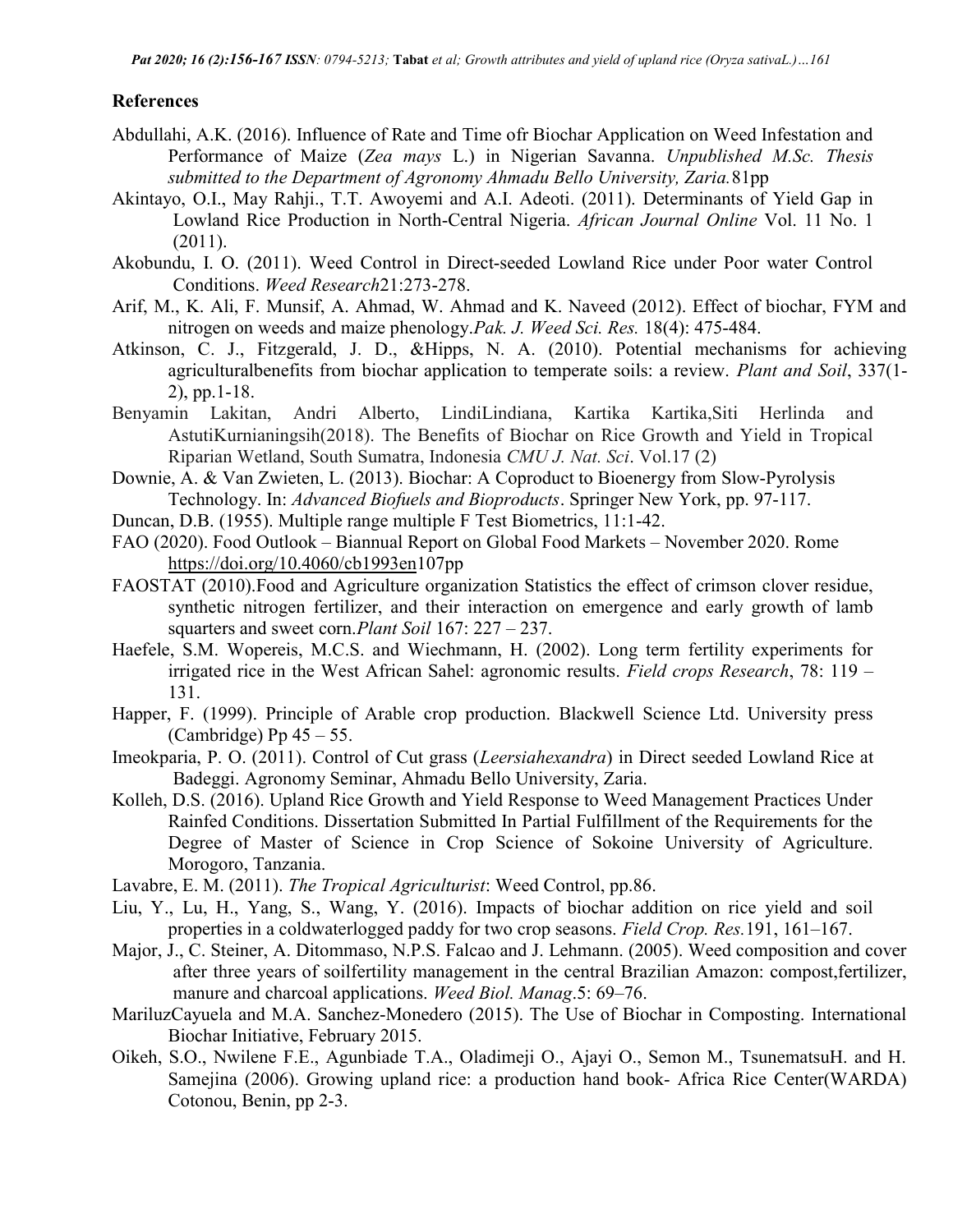- Pühringer, H. (2016). Effects of different biochar application rates on soil fertility and soil water retention in on-farm experiments on smallholder farms in Kenya.Master's Thesis in Environmental Science, Department of Soil and Environment,Faculty of Natural Resources and Agricultural Sciences, Swedish University of Agricultural Sciences. Uppsala 2016
- Rajput, S.S. (2016). Performance of rice varieties grown under different spacings with planting depths in system of rice intensification. International Journal of Agric, Environment and Biotechnology,  $9(5):833 - 836$ .
- Rao, A.N., S.P. Wani and J.K. Ladha. (2014). Weed,management research in India an analysis of the past and outlook for future $\land$  pp. 1 -26 .In: Souvenir (1989-2014). DWR Publication No. 18. Directorate of Weed Research, Jabalpur, India.
- Reichenauer, T.G, Panamulla, S., Subasinghe, S., &Wimmer, B. (2009). Soil amendments and cultivar selection can improve rice yield in salt-influenced (tsunami-affected) paddy fields in Sri Lanka. Environ. Geochem. Health, 31, 573–579.
- Selbut R. Longtau (2003). Review and Description of Rice Production Systems in Nigeria: Multiagency Partnerships in West African Agriculture. Eco-systems Development Organisation. Pp.9.
- Srinivasarao, Ch., Gopinath, K.A., Venkatesh, G., Dubey, A.K., Harsha WakudkarPurakayastha, T.J., Pathak, H., Pramod Jha, Lakaria, B.L., Rajkhowa, D.J., Sandip Mandal, Jeyaraman, S., Venkateswarlu, B. and Sikka, A.K. (2013). Use of biochar for soil health management and greenhouse gas mitigation in India: Potential and constraints, Central Research Institute for Dryland Agriculture, Hyderabad, Andhra Pradesh. Pp 6 -17.
- United States Department of Agriculture (2020). World Rice Production, Consumption and Stocks Foreign Agricultural Services, PSD Reports. Pg1. https://apps.fas.usda.gov/psdonline/app/index.html
- Uyovbisere, E.O. and Lombin, G. (1988). Nitrogen fertilizer management studies. In: Cropping Scheme Meeting p. 18. Farming Systems Research Programme. Institute for Agricultural Research, Zaria.
- Woolf, D. (2008). Biochar as soil amendment: A review of the environmental implications. Nature, 1-10.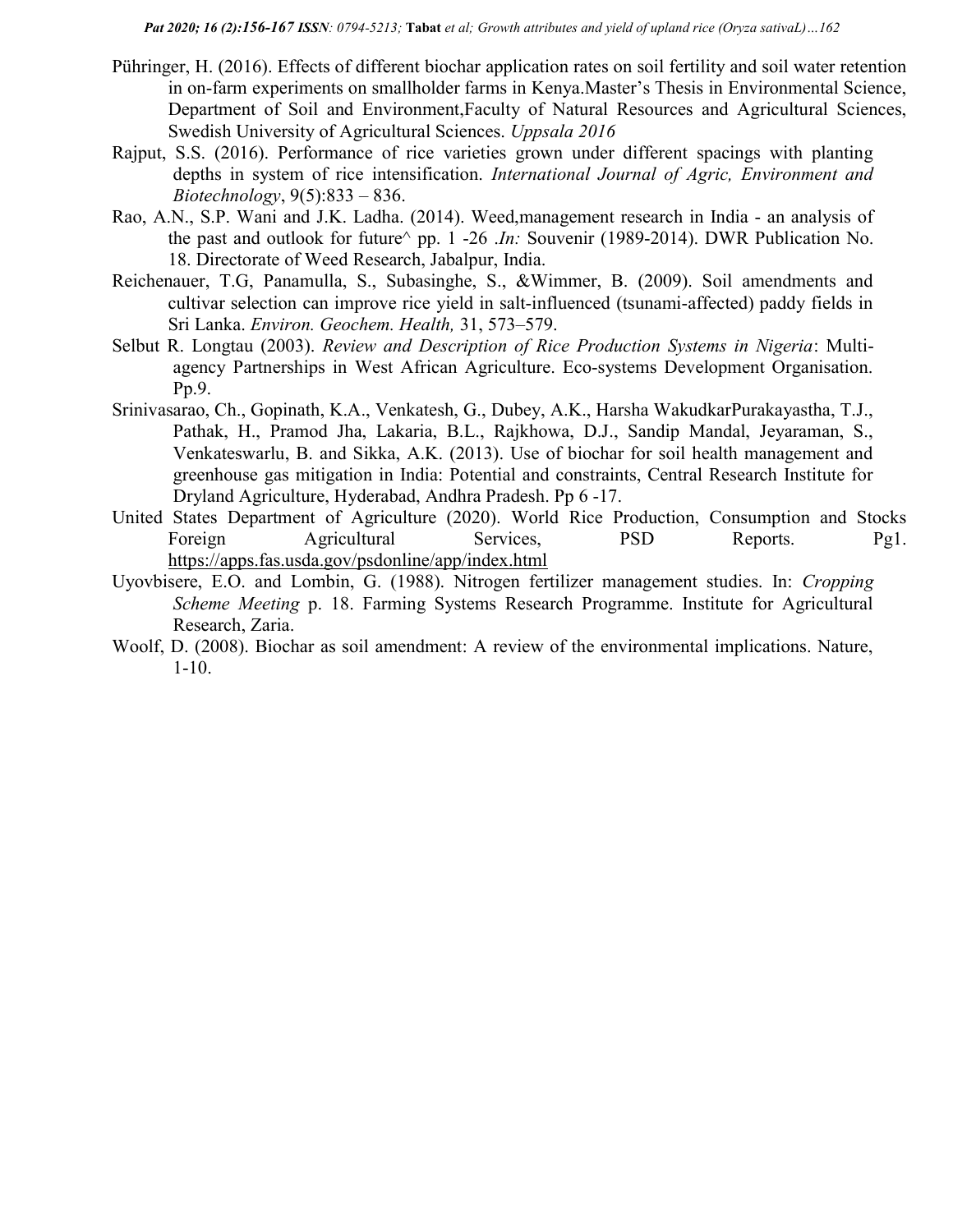### Table 1: Effect of weed management strategies, source and rate of biochar on plant height and leaf area index of upland rice at Samaru in 2018 and 2019

| Treatment                              |           | Plant height (cm)           |       |        | Leaf area index   |                   |                   |                   |
|----------------------------------------|-----------|-----------------------------|-------|--------|-------------------|-------------------|-------------------|-------------------|
|                                        |           | 2018<br>2019                |       | 2018   |                   | 2019              |                   |                   |
|                                        |           | $9$ WAS <sup>1</sup> 12 WAS | 9 WAS | 12 WAS | 9 WAS             | 12 WAS            | 9 WAS             | 12 WAS            |
| Weed management - W                    |           |                             |       |        |                   |                   |                   |                   |
| Chemical weed control                  | $54.8b^3$ | 61.6                        | 53.0b | 60.1   | 2.65 <sub>b</sub> | 3.01 <sub>b</sub> | 2.62 <sub>b</sub> | 2.57 <sub>b</sub> |
| Hand weeding                           | 61.4a     | 62.0                        | 60.1a | 60.4   | 2.96ab            | 3.69a             | 3.00ab            | 3.62a             |
| Integrated weed control                | 57.5ab    | 61.4                        | 56.0b | 60.2   | 3.10a             | 3.73a             | 3.04a             | 3.65a             |
| $SE\pm$                                | 1.33      | 1.20                        | 1.24  | 1.12   | 0.14              | 0.11              | 0.13              | 0.10              |
| Biochar rate $(t \text{ ha}^{-1})$ - R |           |                             |       |        |                   |                   |                   |                   |
| $\mathbf{0}$                           | 54.0b     | 60.4                        | 52.2b | 58.7   | 2.72 <sub>b</sub> | 3.07b             | 2.66b             | 2.63 <sub>b</sub> |
| $\overline{2}$                         | 61.0a     | 62.9                        | 59.7a | 61.6   | 3.14a             | 3.80a             | 3.10a             | 3.72a             |
| $\overline{4}$                         | 58.7a     | 61.7                        | 57.2a | 60.4   | 2.86ab            | 3.56a             | 2.90ab            | 3.49a             |
| SE <sub>±</sub>                        | 1.33      | 1.20                        | 1.24  | 1.12   | 0.14              | 0.11              | 0.13              | 0.10              |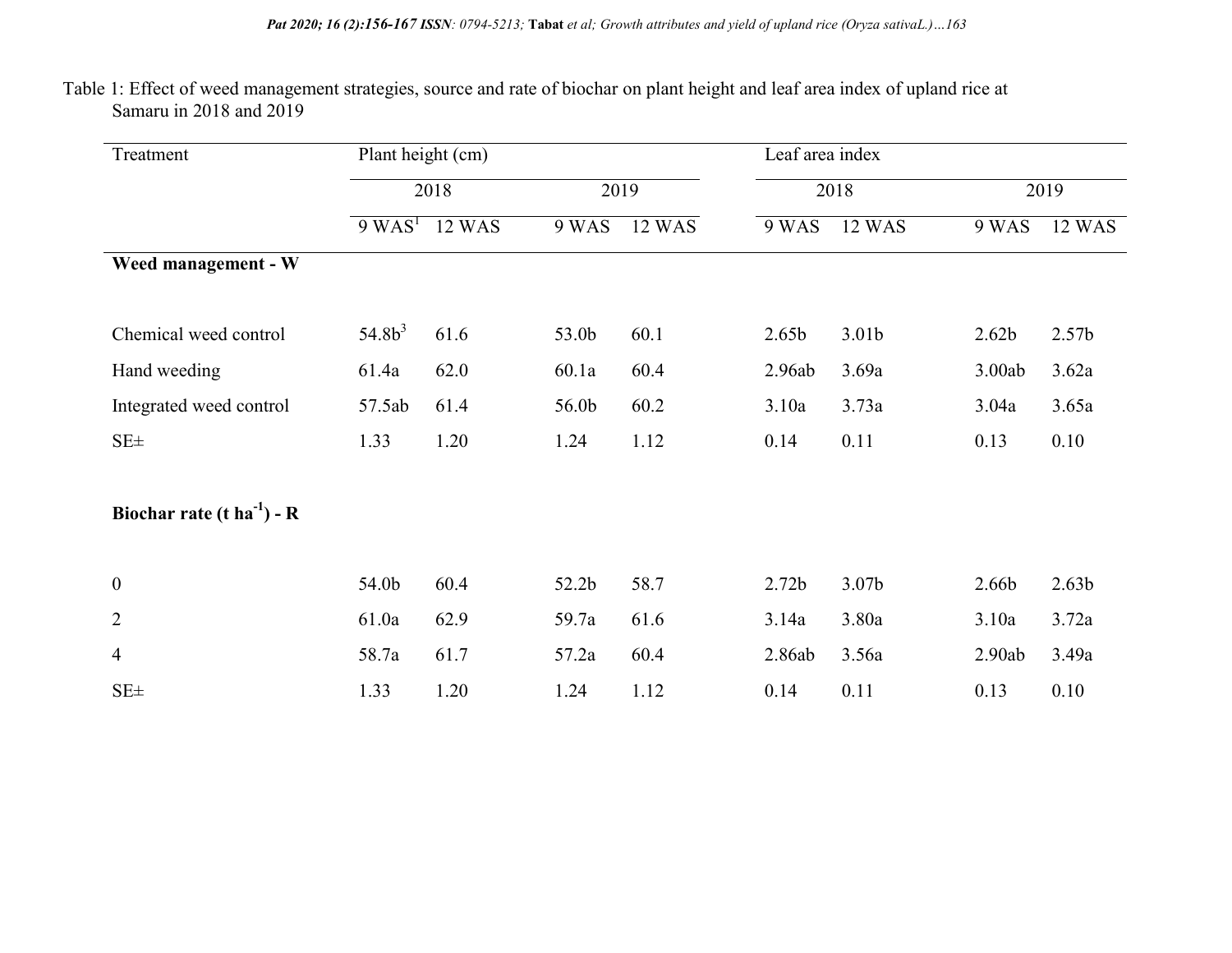### Biochar source - S

| Rice husk          | 60.1            | 61.7      | 58.9a     | 60.5      | 3.17      | 3.76a     | 3.10      | 3.48      |
|--------------------|-----------------|-----------|-----------|-----------|-----------|-----------|-----------|-----------|
| G/nut shell        | 56.6            | 61.7      | 55.1b     | 60.4      | 2.87      | 3.38b     | 2.94      | 3.20      |
| Wood shavings      | 57.0            | 61.5      | 55.2ab    | 59.8      | 2.68      | 3.30b     | 2.62      | 3.16      |
| $SE\pm$            | 1.23            | 1.10      | 1.19      | 1.06      | 0.17      | 0.12      | 0.17      | 0.11      |
|                    |                 |           |           |           |           |           |           |           |
| <b>Interaction</b> |                 |           |           |           |           |           |           |           |
|                    |                 |           |           |           |           |           |           |           |
| R x W              | NS <sup>2</sup> | <b>NS</b> | <b>NS</b> | <b>NS</b> | <b>NS</b> | <b>NS</b> | <b>NS</b> | <b>NS</b> |
| $R \times S$       | <b>NS</b>       | <b>NS</b> | <b>NS</b> | <b>NS</b> | <b>NS</b> | <b>NS</b> | <b>NS</b> | <b>NS</b> |
| W x S              | <b>NS</b>       | <b>NS</b> | <b>NS</b> | <b>NS</b> | <b>NS</b> | <b>NS</b> | <b>NS</b> | <b>NS</b> |
| R x W x S          | <b>NS</b>       | <b>NS</b> | <b>NS</b> | <b>NS</b> | <b>NS</b> | <b>NS</b> | <b>NS</b> | <b>NS</b> |

1. WAS = Week after sowing

2. NS = Not significant.

3. Means followed by same letter(s) within the same column and treatment group are not significantly different at 5% level of probability using DMRT.

Chemical weed control (Saflufenacil +Dimethanamid-P); Hand weeding (3, 6, & 9 WAS) Integrated weed control (Saflufenacil +Dimethanamid- $P$  + Hand weeding at 9 WAS)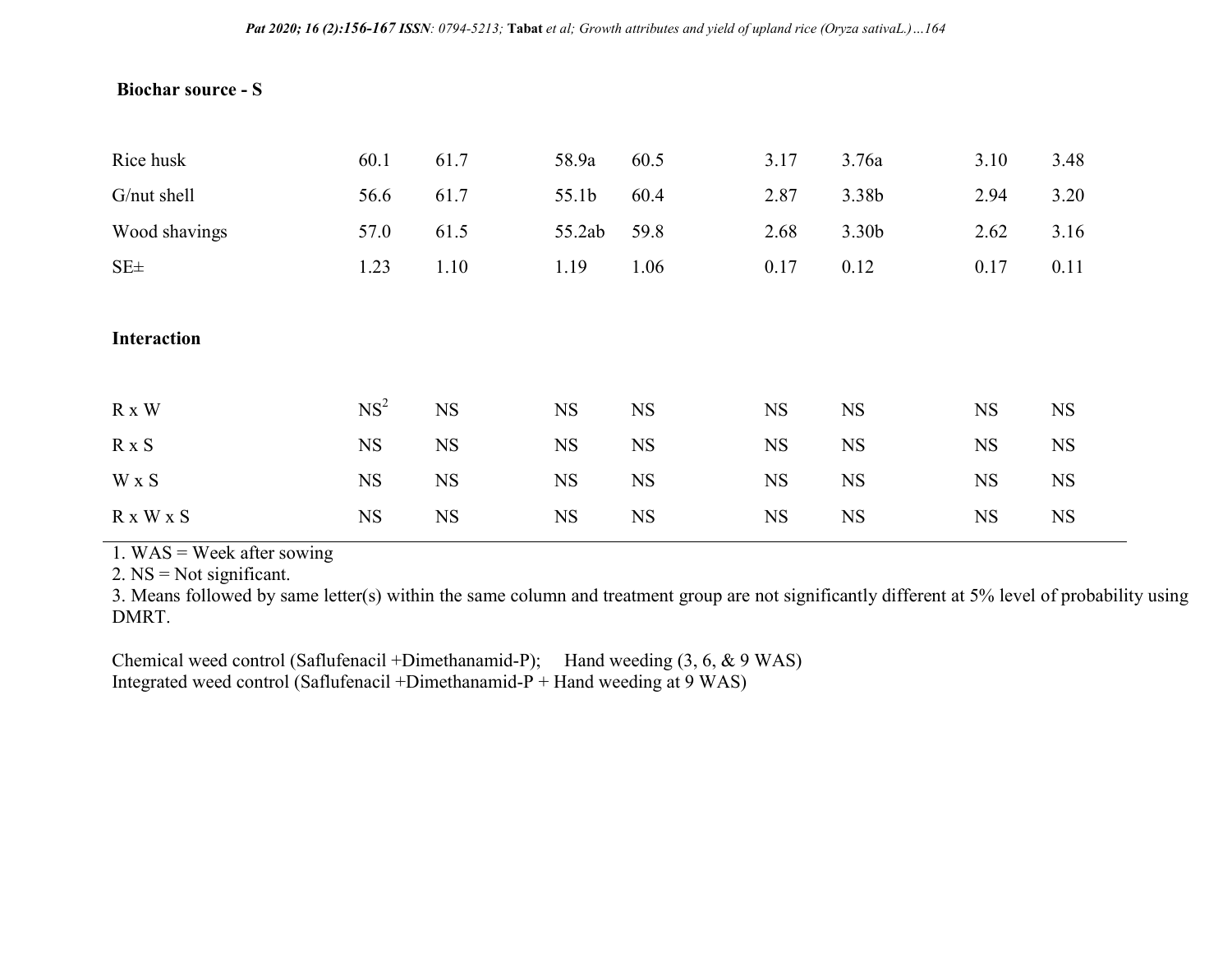Table 2: Effect of weed management strategies, source and rate of biochar on crop growth rate and paddy yield of upland rice at Samaru in 2018 and 2019

| Treatment                       |                    | Crop Growth Rate $(gcm^{-1}wk^{-1})$ |      |              | Paddy yield per hectare $(t \text{ ha}^{-1})$ |        |
|---------------------------------|--------------------|--------------------------------------|------|--------------|-----------------------------------------------|--------|
|                                 |                    | 2018                                 |      | 2019         |                                               |        |
|                                 | 9 WAS <sup>T</sup> | 12 WAS                               |      | 9 WAS 12 WAS | 2018                                          | 2019   |
| Weed management - W             |                    |                                      |      |              |                                               |        |
| Chemical weed control           | $3.32b^4$          | 8.83b                                | 2.46 | 9.07         | 2.033c                                        | 1.856c |
| Hand weeding                    | 3.59ab             | 9.24ab                               | 2.19 | 8.74         | 2.985b                                        | 2.687b |
| Integrated weed control         | 3.73a              | 9.42a                                | 2.26 | 8.97         | 3.802a                                        | 3.419a |
| $SE\pm$                         | 0.10               | 0.18                                 | 0.44 | 0.46         | 0.223                                         | 0.244  |
| Biochar rate (t $ha^{-1}$ ) - R |                    |                                      |      |              |                                               |        |
| $\boldsymbol{0}$                | 3.36b              | 8.65b                                | 2.20 | 7.79b        | 2.078c                                        | 1.838b |
| $\overline{2}$                  | 3.60ab             | 9.72a                                | 2.53 | 10.9a        | 3.865a                                        | 3.618a |
| $\overline{4}$                  | 3.67a              | 9.13b                                | 2.18 | 8.03b        | 2.878b                                        | 2.507b |
| SE <sub>±</sub>                 | 0.10               | 0.18                                 | 0.44 | 0.46         | 0.223                                         | 0.244  |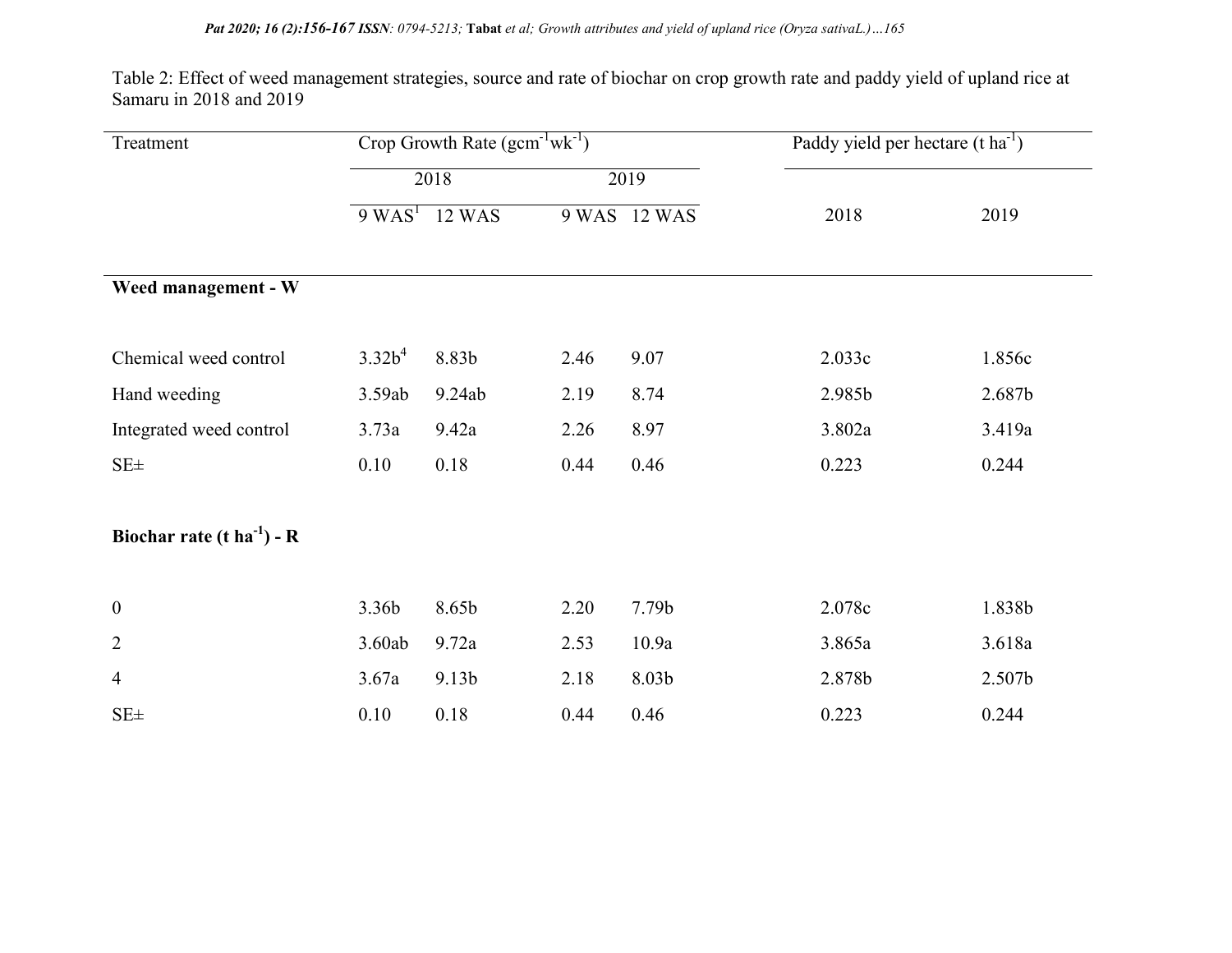### Biochar source - S

| Rice husk          | 3.68      | 9.00            | 2.28      | 8.88      | 3.257a    | 3.093     |
|--------------------|-----------|-----------------|-----------|-----------|-----------|-----------|
| G/nut shell        | 3.53      | 9.22            | 2.27      | 8.97      | 2.945ab   | 2.477     |
| Wood shavings      | 3.42      | 9.27            | 2.35      | 8.92      | 2.618b    | 2.392     |
| $SE\pm$            | 0.09      | 0.14            | 0.34      | 0.36      | 0.229     | 0.262     |
|                    |           |                 |           |           |           |           |
| <b>Interaction</b> |           |                 |           |           |           |           |
|                    |           |                 |           |           |           |           |
| R x W              | <b>NS</b> | NS <sup>3</sup> | <b>NS</b> | <b>NS</b> | $*^2$     | <b>NS</b> |
| $R \times S$       | <b>NS</b> | <b>NS</b>       | <b>NS</b> | <b>NS</b> | <b>NS</b> | <b>NS</b> |
| W x S              | <b>NS</b> | <b>NS</b>       | <b>NS</b> | <b>NS</b> | <b>NS</b> | <b>NS</b> |
| R x W x S          | <b>NS</b> | <b>NS</b>       | <b>NS</b> | <b>NS</b> | <b>NS</b> | <b>NS</b> |

1. WAS = Week after sowing

2.  $* =$  Significant

 $3. NS = Not significant.$ 

4. Means followed by same letter(s) within the same column and treatment group are not significantly different at 5% level of probability using DMRT.

Chemical weed control (Saflufenacil +Dimethanamid-P); Hand weeding (3, 6, & 9 WAS) Integrated weed control (Saflufenacil +Dimethanamid-P + Hand weeding at 9 WAS)